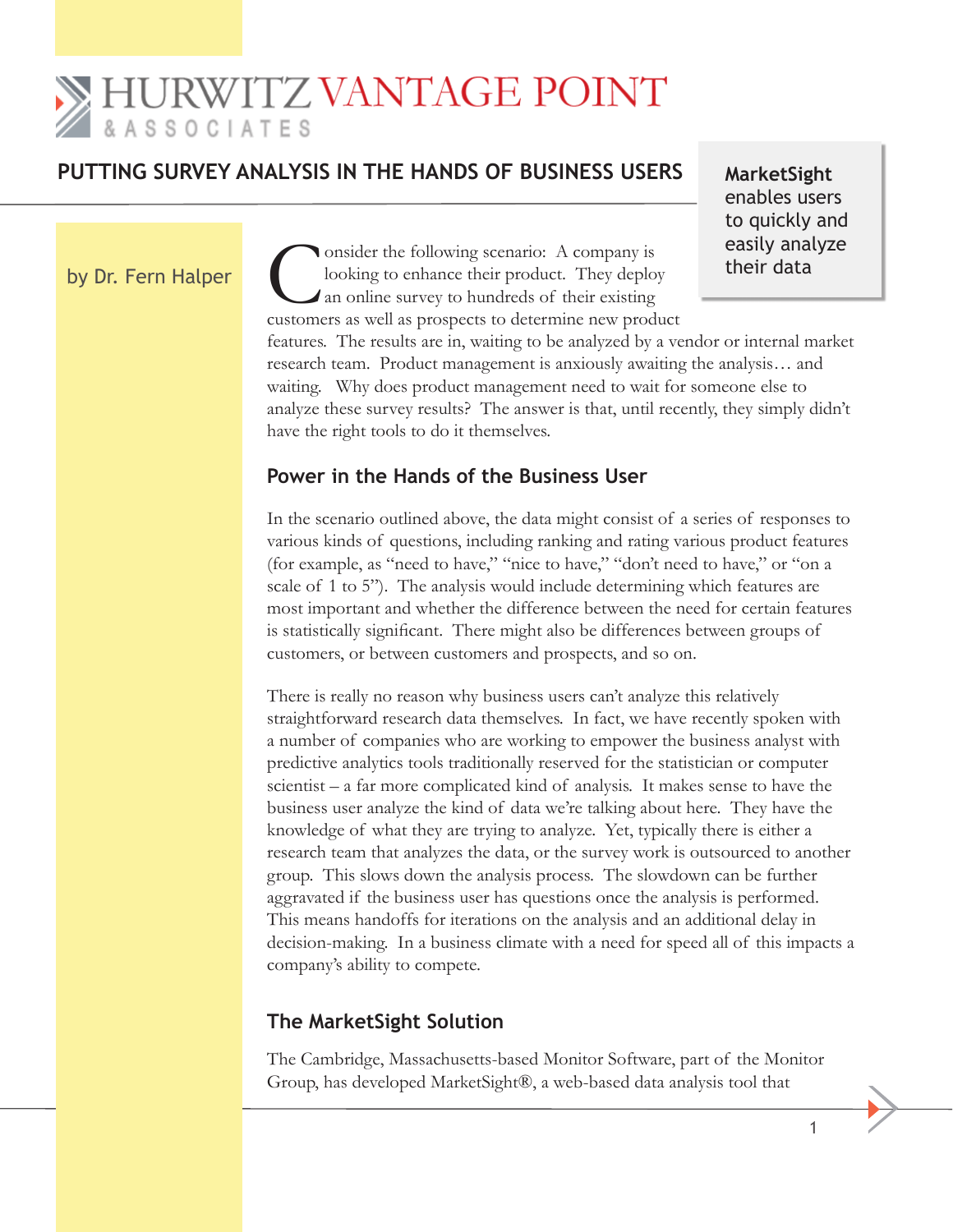#### **Putting Survey Analysis in the Hands of Business Users**

*MarketSight provides an intuitive interface that enables users to run cross-tabulations (cross tabs) to summarize data.*

addresses this need. The solution enables business users to quickly and iteratively analyze their data. The solution consists of the following features:

- **Cross Tabs:** MarketSight provides an intuitive interface that enables users to run cross-tabulations (cross tabs) to summarize data. The crosstabs are useful for looking at the interaction of two (or more) variables. Data from a number of different output formats, including sophisticated statistical analysis tools such as SPSS, are supported. Data can be selected for analysis using simple include/exclude dialog boxes. Data can also be weighted. This cross-tab analysis can be easily iterated on to explore and examine the data as deeply as needed.
- **Statistical significance tests:** A key feature of the software is the ability to automatically determine whether output is statistically significant – for example, to see if the response of one group is significantly different from another group. MarketSight highlights the cells in the cross tabs analysis that are different from each other and also increases the font size of those cells for easy analysis. Users can specify confidence levels.
- **Automatic chart generation:** The software automatically produces professional looking charts from the data. This visualization feature can help in the analysis.
- **Porting capability to other presentation tools:** MarketSight provides an easy way to pipe results to tools such as PowerPoint and Excel. This is helpful in cases where the business user wants to create a presentation, or change the look and feel of the output.
- **Other features:** The software provides other features to easily keep track of analysis performed and to set usefulness ratings for the analysis.

MarketSight 5.0, due to be released in March 2006, will provide the following additional capabilities:

- Banner reports that provide a high-level overview of the dataset.
- The ability to easily add more data to an existing dataset in MarketSight, important for companies with tracking studies and continuously running surveys.
- Enhanced statistical testing capabilities and an automated test selection capability based on characteristics of the data. Advanced users will also have the ability to display p-values, set a second confidence level or select more conservative statistical testing approaches.

 2